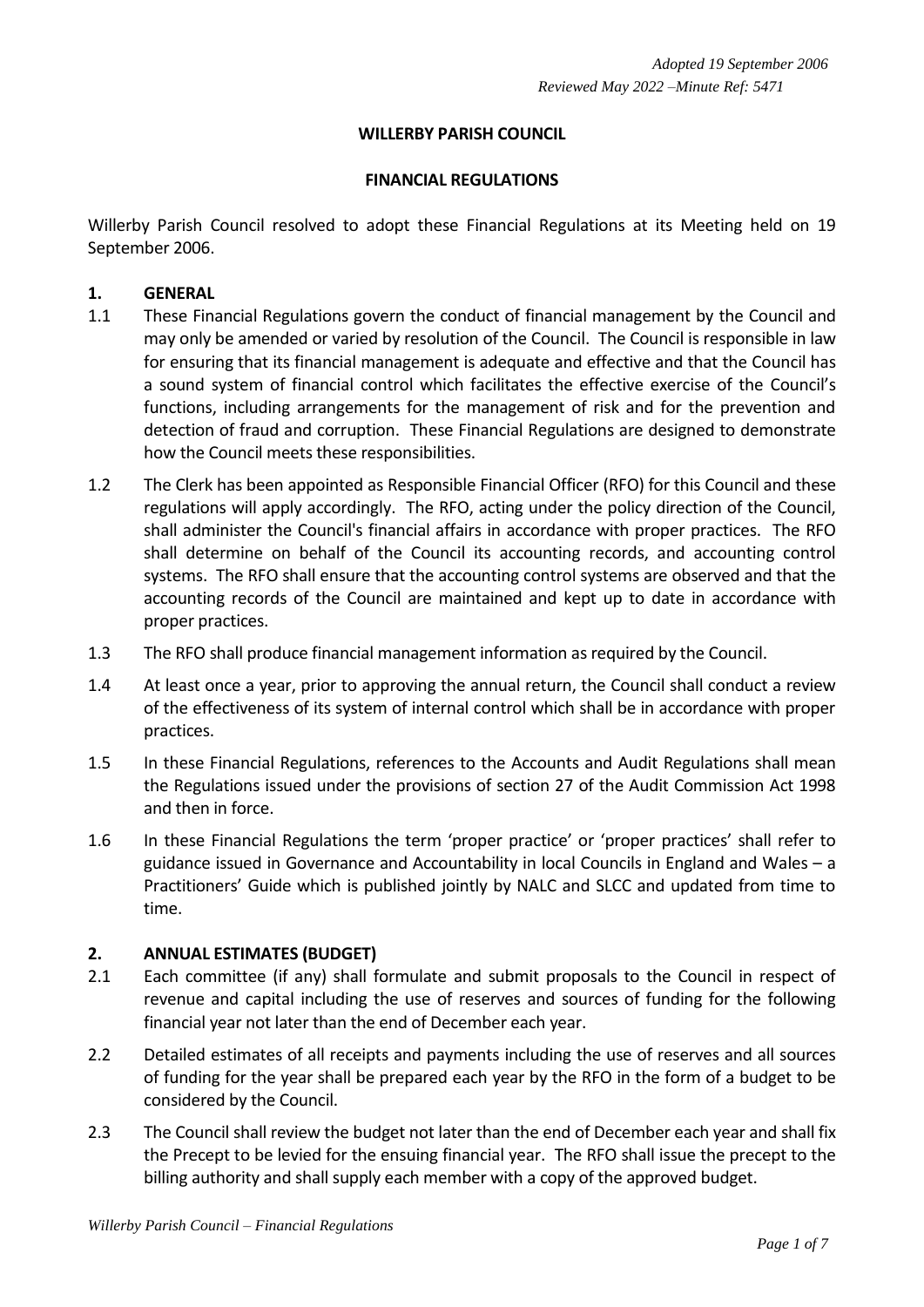2.4 The annual budgets shall form the basis of financial control for the ensuing year.

# **3. BUDGETARY CONTROL**

- 3.1 Expenditure on revenue items may be incurred up to the amounts included for that class of expenditure in the approved budget.
- 3.2 No expenditure may be incurred that will exceed the amount provided in the revenue budget for that class of expenditure. During the budget year and with the approval of Council having considered fully the implications for public services, unspent and available amounts may be moved to other budget headings or to an earmarked reserve as appropriate.
- 3.3 Each month the RFO shall provide the Council with a statement of receipts and payments to date under each head of the budgets, comparing actual expenditure to that planned as shown in the budget.
- 3.4 The Clerk may incur expenditure on behalf of the Council which is necessary to carry out any repair replacement or other work which is of such extreme urgency that it must be done at once, whether or not there is any budgetary provision for the expenditure, subject to a limit of £250. The Clerk shall report the action to the Council as soon as practicable thereafter.
- 3.5 The Clerk may incur expenditure on behalf of the Council for the provision of small items of stationary/equipment, including ink cartridges for printers and photocopiers, necessary to carry out the duties of Clerkship. Proposal for the purchase of larger items should be put before the Council.
- 3.6 Unspent provisions in the revenue budget shall not be carried forward to a subsequent year unless placed in an earmarked reserve by resolution of the Council.
- 3.7 No expenditure shall be incurred in relation to any capital project and no contract entered into or tender accepted involving capital expenditure unless the Council is satisfied that the necessary funds are available, or the requisite borrowing approval has been obtained.
- 3.8 All capital works shall be administered in accordance with the Council's Standing Orders and Financial Regulations relating to contracts.

## **4. ACCOUNTING AND AUDIT**

- 4.1 All accounting procedures and financial records of the Council shall be determined by the RFO in accordance with the Accounts and Audit Regulations.
- 4.2 The RFO shall complete the annual financial statements of the Council, including the Council's annual return, as soon as practicable after the end of the financial year and shall submit them and report thereon to the Council.
- 4.3 The RFO shall complete the Accounts of the Council contained in the Annual Return (as supplied by the Auditor appointed from time to time by the Audit Commission) and shall submit the Annual Return for approval and authorisation by the Council within the timescales set by the Accounts and Audit Regulations.
- 4.4 The RFO shall ensure that there is adequate and effective system of internal audit of the Council's accounting, financial and other operations in accordance with proper practices. Any officer or member of the Council shall, if the RFO or Internal Auditor requires, make available such documents of the Council which appear to the RFO or Internal Auditor to be necessary for the purpose of the internal audit and shall supply the RFO or Internal Auditor with such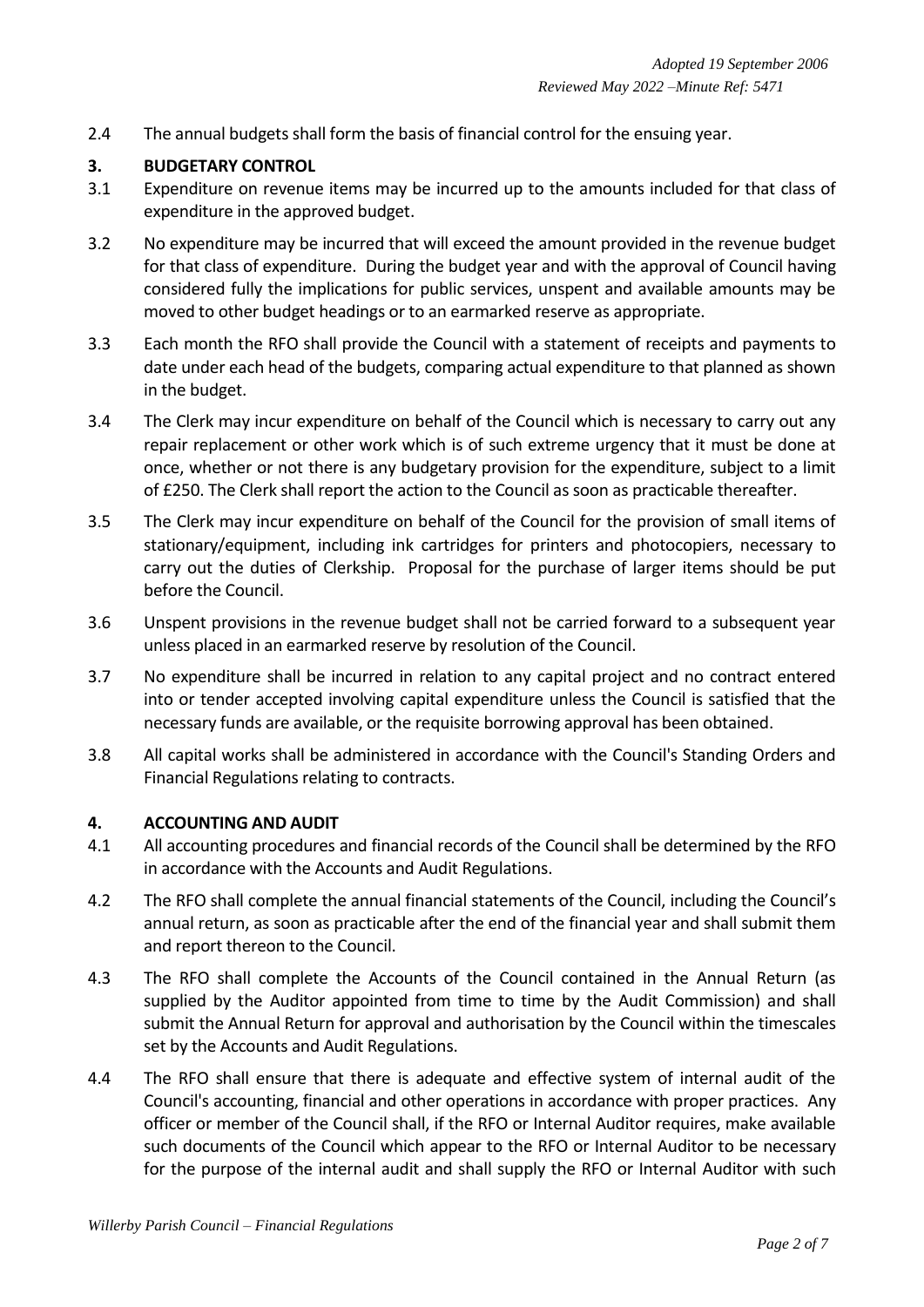information and explanation as the RFO or Internal Auditor considers necessary for that purpose.

- 4.5 The Internal Auditor shall be appointed by and shall carry out the work required by the Council in accordance with proper practices. The Internal Auditor, who shall be competent and independent of the operations of the Council, shall report to Council in writing, or in person, on a regular basis with a minimum of one annual written report in respect of each financial year. In order to demonstrate objectivity and independence, the Internal Auditor shall be free from any conflicts of interest and have no involvement in the financial decision making, management or control of the Council.
- 4.6 The RFO shall make arrangements for the opportunity for inspection of the accounts, books, and vouchers and for the display or publication of any Notices and statements of account required by Audit Commission Act 1998 and the Accounts and Audit Regulations.
- 4.7 The RFO shall, as soon as practicable, bring to the attention of all councillors any correspondence or report from the Internal or External Auditor, unless the correspondence is of a purely administrative matter.

## **5. BANKING ARRANGEMENTS AND CHEQUES**

- 5.1 The Council's banking arrangements, including the Bank Mandate, shall be made by the RFO and approved by the Council. They shall be reviewed every five yearsfor efficiency.
- 5.2 A Schedule of the payments required, forming part of the agenda for the meeting, shall be prepared by the RFO and, together with the relevant invoices, be presented to Council. If the Schedule is in order it shall be authorised by a resolution of the Council and shall be initialled by the Chairman of the Meeting.
- 5.3 Cheques drawn on the bank account in accordance with the Schedule referred to in paragraph 5.2 or in accordance with paragraph 6.4, shall be signed by two members of Council.
- 5.4 To indicate agreement of the details shown on the cheque or order for payment with the counterfoil and the invoice or similar documentation, the signatories shall each also initial the cheque counterfoil.

## **6. PAYMENT OF ACCOUNTS**

- 6.1 All payments shall be effected by cheque or other order drawn on the Council's bankers.
- 6.2 All invoices for payment shall be examined, verified and certified by the Clerk. The Clerk shall satisfy him/herself that the work, goods or services to which the invoice relates shall have been received, carried out, examined and approved.
- 6.3 The RFO shall examine invoices in relation to arithmetic accuracy and shall analyse them to the appropriate expenditure heading. The Clerk shall take all steps to settle all invoices submitted, and which are in order, at the next available Council meeting.
- 6.4 If a payment is necessary to avoid a charge to interest under the Late Payment of Commercial Debts (Interest) Act 1998, and the due date for payment is before the next scheduled meeting of Council, where the RFO certifies that there is no dispute or other reason to delay payment, the Clerk may (notwithstanding para 6.3) take all steps necessary to settle such invoices provided that a list of such payments shall be submitted to the next appropriate meeting of Council.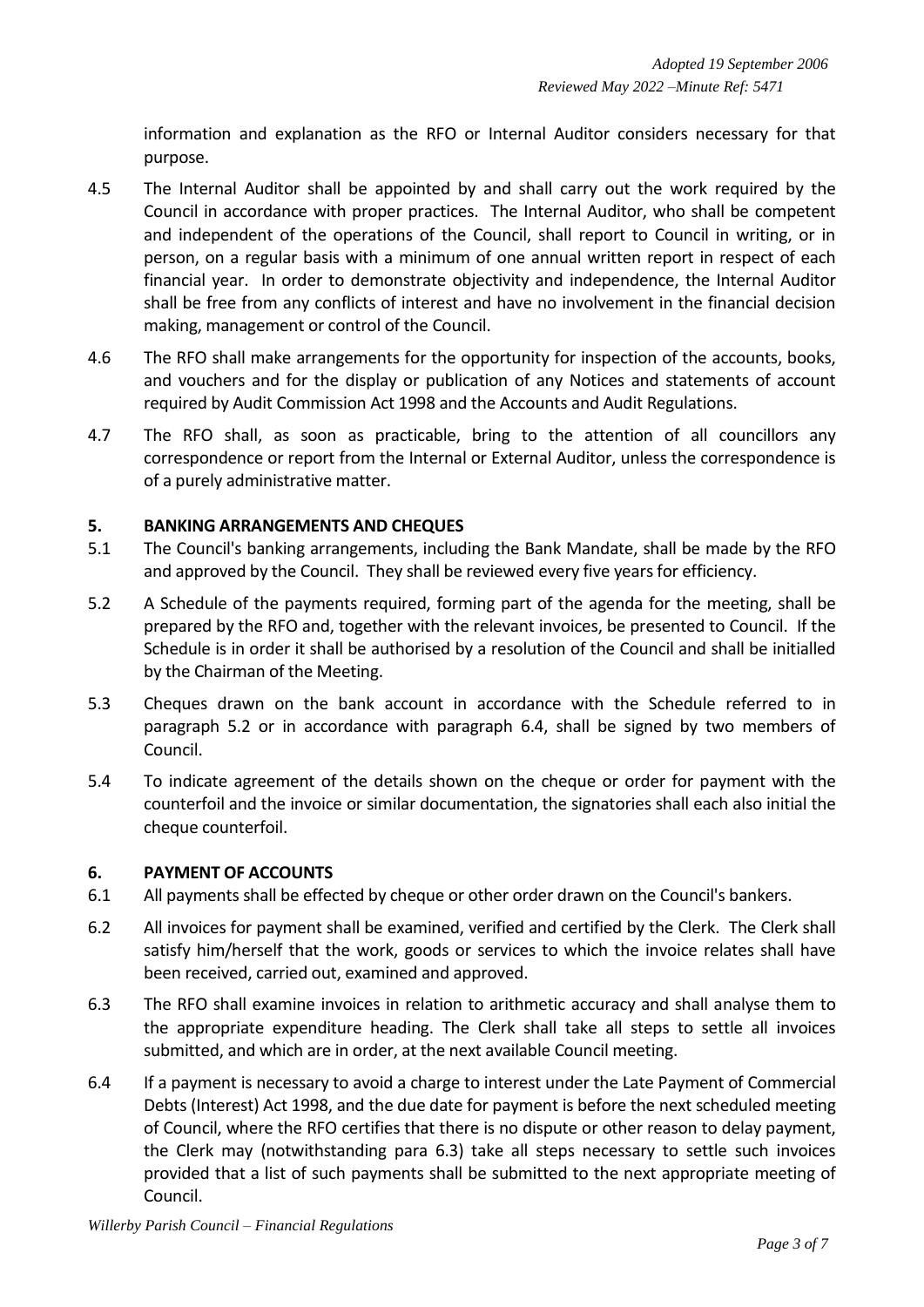6.5 If thought appropriate by the Council, payment for utility supplies (energy, telephone and water) may be made by variable Direct Debit provided that the instructions are signed by two members and any payments are reported to Council as made. The approval of the use of a variable Direct Debit shall be renewed by resolution of the Council at least every two years.

## **7. PAYMENT OF SALARIES**

- 7.1 As an employer, the Council shall make arrangements to meet fully the statutory requirements placed on all employers by PAYE and National Insurance legislation. The payment of all salaries shall be made in accordance with payroll records and the rules of PAYE and National Insurance currently operating, and salaries shall be as agreed by Council.
- 7.2 Payment of salaries and payment of deductions from salary such as may be made for tax, National Insurance and pension contributions, may be made in accordance with the payroll records and on the appropriate dates stipulated in employment contracts, provided that each payment is reported to and ratified by the next available Council Meeting.

# **8. LOANS AND INVESTMENTS**

- 8.1 All loans and investments shall be approved by the Council, shall be negotiated in the name of the Council and shall be for a set period in accordance with Council policy. Changes to loans and investments should be reported to the Council at the earliest opportunity.
- 8.2 The Council shall consider the need for an Investment Policy which, if drawn up, shall be in accordance with relevant regulations, proper practices and guidance. Any Policy shall be reviewed at least annually.
- 8.3 All investments of money under the control of the Council shall be in the name of the Council.
- 8.4 All borrowings shall be affected in the name of the Council, after obtaining any necessary borrowing approval. Any application for borrowing approval shall be approved by Council as to terms and purpose. The terms and conditions of borrowings shall be reviewed at least annually.
- 8.5 All investment certificates and other documents relating thereto shall be retained in the custody of the RFO.

## **9. INCOME**

- 9.1 The collection of all sums due to the Council shall be the responsibility of and under the supervision of the RFO.
- 9.2 Particulars of all charges to be made for work done, services rendered or goods supplied shall be agreed annually by the Council, notified to the RFO and the RFO shall be responsible for the collection of all accounts due to the Council.
- 9.3 The Council will review all fees and charges annually.
- 9.4 Any sums found to be irrecoverable and any bad debts shall be reported to the Council and shall be written off in the year.
- 9.5 All sums received on behalf of the Council shall be banked intact as directed by the RFO. In all cases, all receipts shall be deposited with the Council's bankers with such frequency as the RFO considers necessary.
- 9.6 The origin of each receipt shall be entered on the paying-in slip.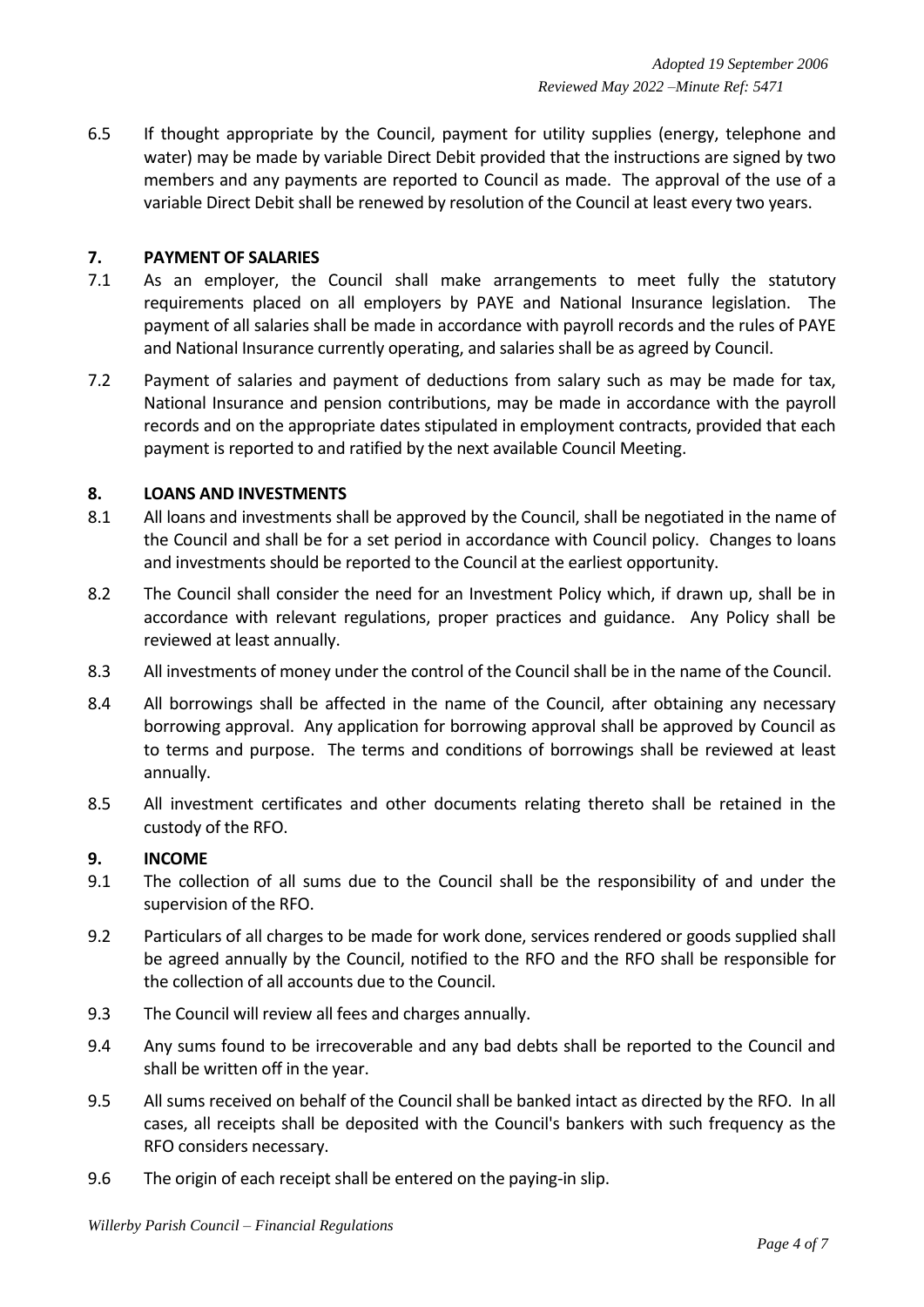- 9.7 Personal cheques shall not be cashed out of money held on behalf of the Council.
- 9.8 The RFO shall promptly complete any VAT Return that is required. Any repayment claim due in accordance with VAT Act 1994 section 33 shall be made at least annually coinciding with the financial year end.
- 9.9 Where any significant sums of cash are regularly received by the Council, the RFO shall take such steps as are agreed by the Council to ensure that more than one person is present when the cash is counted in the first instance, that there is a reconciliation to some form of control such as ticket issues, and that appropriate care is taken in the security and safety of individuals banking such cash.

#### **10. ORDERS FOR WORK, GOODS AND SERVICES**

- 10.1 An official order or letter shall be issued for all work, goods and services unless a formal contract is to be prepared or an official order would be inappropriate. Copies of orders shall be retained.
- 10.2 Order books shall be controlled by the RFO.
- 10.3 All members and officers are responsible for obtaining value for money at all times. An officer issuing an official order shall ensure as far as reasonable and practicable that the best available terms are obtained in respect of each transaction, usually by obtaining three or more quotations or estimates from appropriate suppliers, subject to any *de minimis* provisions in Regulation 11 (i) below.
- 10.4 The RFO shall verify the lawful nature of any proposed purchase before the issue of any order, and in the case of new or infrequent purchases or payments, the RFO shall ensure that the statutory authority shall be reported to the meeting at which the order is approved so that the Minutes can record the power being used.

## **11. CONTRACTS**

- 11.1 Procedures as to contracts are laid down as follows:
	- (a) Every contract shall comply with these Financial Regulations, and no exceptions shall be made otherwise than in an emergency provided that these regulations shall not apply to contracts which relate to items (i) to (vi) below:
		- (i) for the supply of gas, electricity, water, sewerage and telephone services;
		- (ii) for specialist services such as are provided by solicitors, accountants, surveyors and planning consultants;
		- (iii) for work to be executed or goods or materials to be supplied which consist of repairs to or parts for existing machinery or equipment or plant;
		- (iv) for work to be executed or goods or materials to be supplied which constitute an extension of an existing contract by the Council;
		- (v) for additional audit work of the External Auditor up to an estimated value of  $E250$ (in excess of this sum the RFO shall act after consultation with the Chairman and Vice Chairman of Council);
		- (vi) for goods or materials proposed to be purchased which are proprietary articles and/or are only sold at a fixed price.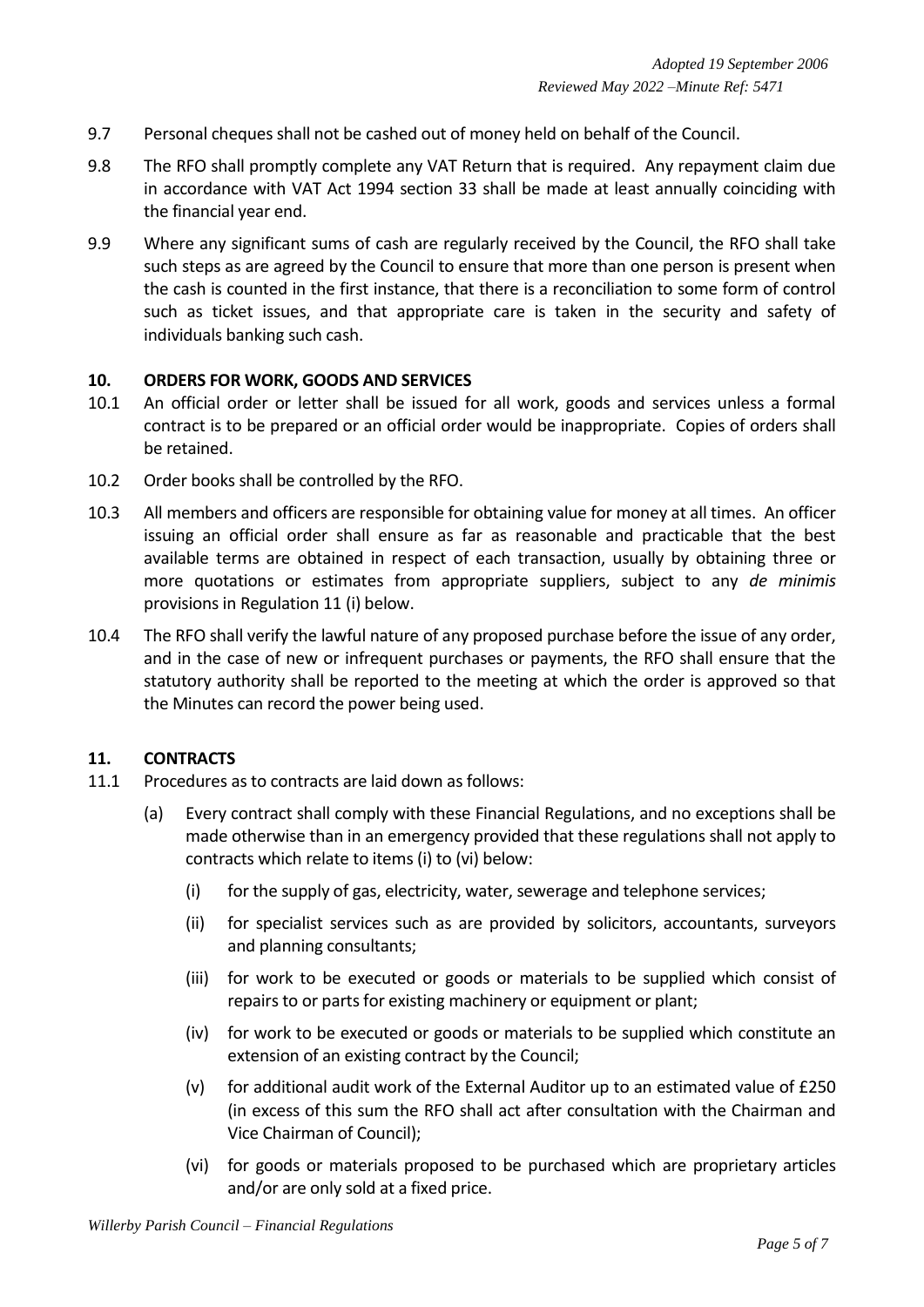- (b) Where it is intended to enter into a contract exceeding £50,000 in value for the supply of goods or materials or for the execution of works or specialist services other than such goods, materials, works or specialist services as are excepted as set out in paragraph (a) the Clerk shall invite tenders from at least three firms.
- (c) When applications are made to waive Financial Regulations relating to contracts to enable a price to be negotiated without competition the reason shall be embodied in a recommendation to the Council.
- (d) Such invitation to tender shall state the general nature of the intended contract and the Clerk shall obtain the necessary technical assistance to prepare a specification in appropriate cases. The invitation shall in addition state that tenders must be addressed to the Clerk in the ordinary course of post. Each tendering firm shall be supplied with a specifically marked envelope in which the tender is to be sealed and remain sealed until the prescribed date for opening tenders for that contract.
- (e) All sealed tenders shall be opened at the same time on the prescribed date by the Clerk in the presence of at least one member of Council.
- (f) If less than three tenders are received for contracts above £50,000 or if all the tenders are identical the Council may make such arrangements as it thinks fit for procuring the goods or materials or executing the works.
- (g) Any invitation to tender issued under this regulation shall contain a statement to the effect of Standing Order Nos 68, 70 and 71.
- (h) When it is to enter into a contract less than £50,000 in value for the supply of goods or materials or for the execution of works or specialist services other than such goods, materials, works or specialist services as are excepted as set out in paragraph (a) the RFO shall obtain 3 quotations (priced descriptions of the proposed supply); where the value is below £1,000 and above £100 the RFO shall strive to obtain three estimates. Otherwise, Regulation 10.3 above shall apply.
- (i) The Council shall not be obliged to accept the lowest or any tender, quote or estimate.

# **12. PAYMENTS UNDER CONTRACTS FOR BUILDING OR OTHER CONSTRUCTION WORKS**

- 12.1 Payments on account of the contract sum shall be made within the time specified in the contract by the RFO upon authorised certificates of the architect or other consultants engaged to supervise the contract (subject to any percentage withholding as may be agreed in the particular contract).
- 12.2 Where contracts provide for payment by instalments the RFO shall maintain a record of all such payments. In any case where it is estimated that the total cost of work carried out under a contract, excluding agreed variations, will exceed the contract sum of 5% or more a report shall be submitted to the Council.
- 12.3 Any variation to a contract or addition to or omission from a contract must be approved by the Council and Clerk to the Contractor in writing, the Council being informed where the final cost is likely to exceed the financial provision.

## **13. EQUIPMENT**

13.1 The RFO shall be responsible for the care and custody of all the Council's equipment.